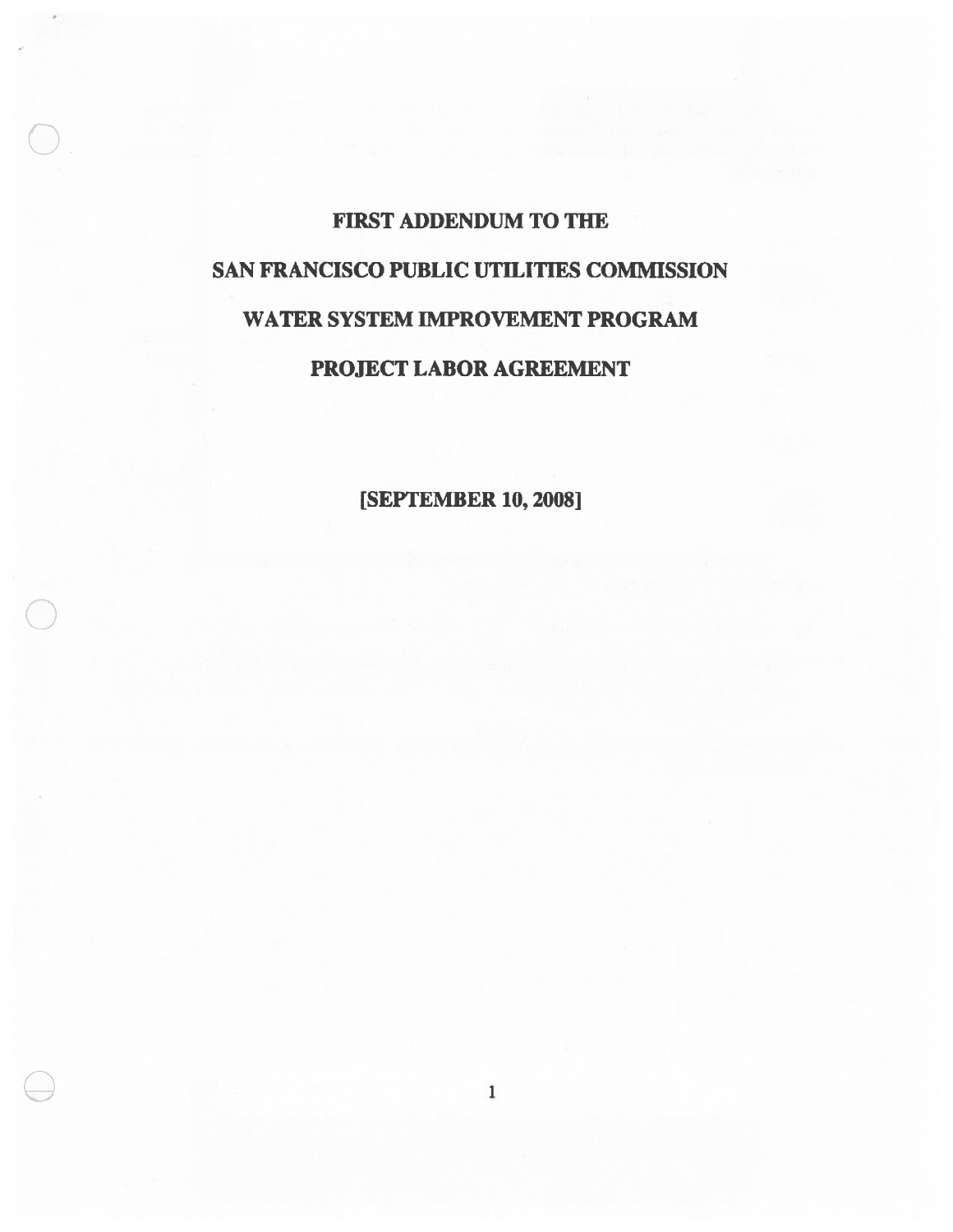THIS ADDENDUM ("Addendum") is made as of September **10,** 2008, in San Francisco, California, by and between the signatory craft unions, (hereinafter, collectively the "Union" or "Unions"), and the San Francisco Public Utilities Commission ("SFPUC" or "Owner"), acting by and through the SFPUC General Manager.

## **RECITALS**

WHEREAS, the SFPUC and the Unions have entered into the San Francisco Public Utilities Commission, Water System Improvement Program, Project Labor Agreement ("Agreement" as defined below); and

WHEREAS, the SFPUC and the Unions desire to modify the Agreement on the terms and conditions set forth herein **to add** the Advanced Meter Installation project to the Project scope;

NOW, THEREFORE, the SFPUC and the Unions agree as follows:

**1. Definitions.** The following definitions shall apply to this Amendment:

**Agreement.** The term "Agreement" shall mean the San Francisco Public Utilities Commission, Water System Improvement Program, Project Labor Agreement dated March 27, 2007, between the SFPUC and the Unions.

**b. Other Terms.** Terms used and not defined in this Addendum shall have the meanings assigned to such terms in the Agreement.

**2. Modifications to the Agreement.** The Agreement is hereby modified as follows:

Pursuant to Section 18.2 of the Agreement, the parties hereby agree that the Advanced Meter Installation project shall be included in "the Project," as defined in Section 1.2 of the Agreement, and Appendix A.

**3. Effective Date.** The modification set **forth** in Section 2 shall be effective on and after September 10, 2008.

2